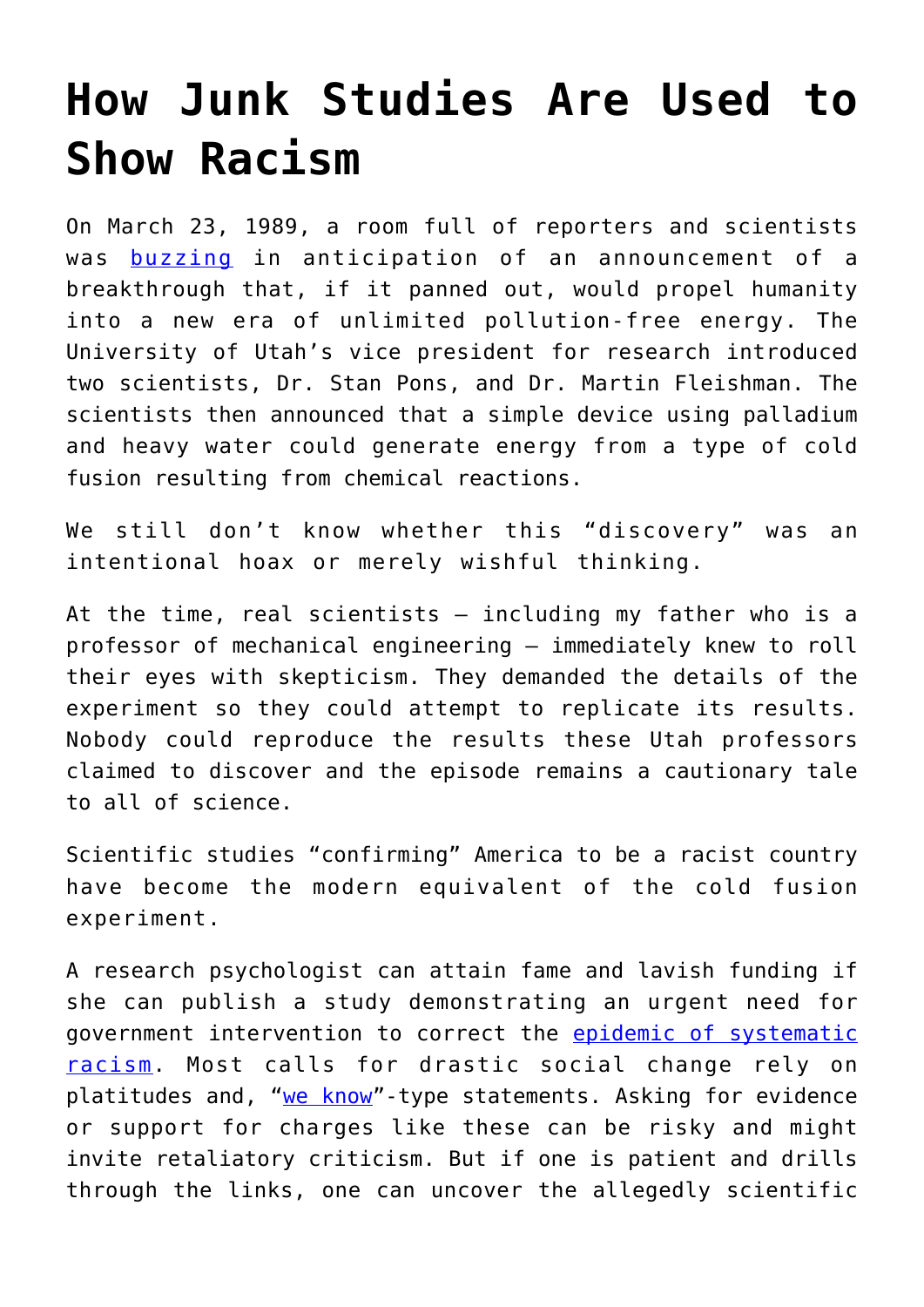studies said to support these assumptions about a racist America.

Advocates commonly cite the [Bertrand and Mullainathan](https://www.aeaweb.org/articles?id=10.1257/0002828042002561) study from 2004 to demonstrate that racial bias has infected all hiring decisions in America. This study submitted fictitious job applicants with names associated with African Americans to real employers. The study appeared to conclude that African Americans are far less likely to receive job interviews than applicants with traditional European or American names.

In 2016, however, scientists [could not replicate](http://datacolada.org/51) the conclusions of the Bertrand study. In the scientific community, that would mean one could not use the earlier study to make any further generalizations. But this fact doesn't stop the *New York Times* from [continuing to cite](https://www.nytimes.com/2019/12/06/business/algorithm-bias-fix.html) the study to advance its social justice agenda.

The blog, *[Replication-Index](https://replicationindex.com/2019/02/16/the-validation-crisis-in-psychology/)*, observes that the entire field of social psychology suffers from a "validation crisis," or "replication crisis." The author notes,

Many published results do not replicate in honest replication attempts that allow the data to decide whether a hypothesis is true or false. The replication crisis is sometimes attributed to the lack of replication studies before 2011. However, this is not the case. Most published results were replicated successfully. However, these successes were entirely predictable from the fact that only successful replications would be published (Sterling, 1959). These sham replication studies provided illusory evidence for theories that have been discredited over the past eight years by credible replication studies.

The author adds, "This is mostly due to self-serving biases and motivated reasoning of test developers. The gains from [confirming an assumption] that is widely used are immense. Thus, weak evidence is used to claim that [an assumption] is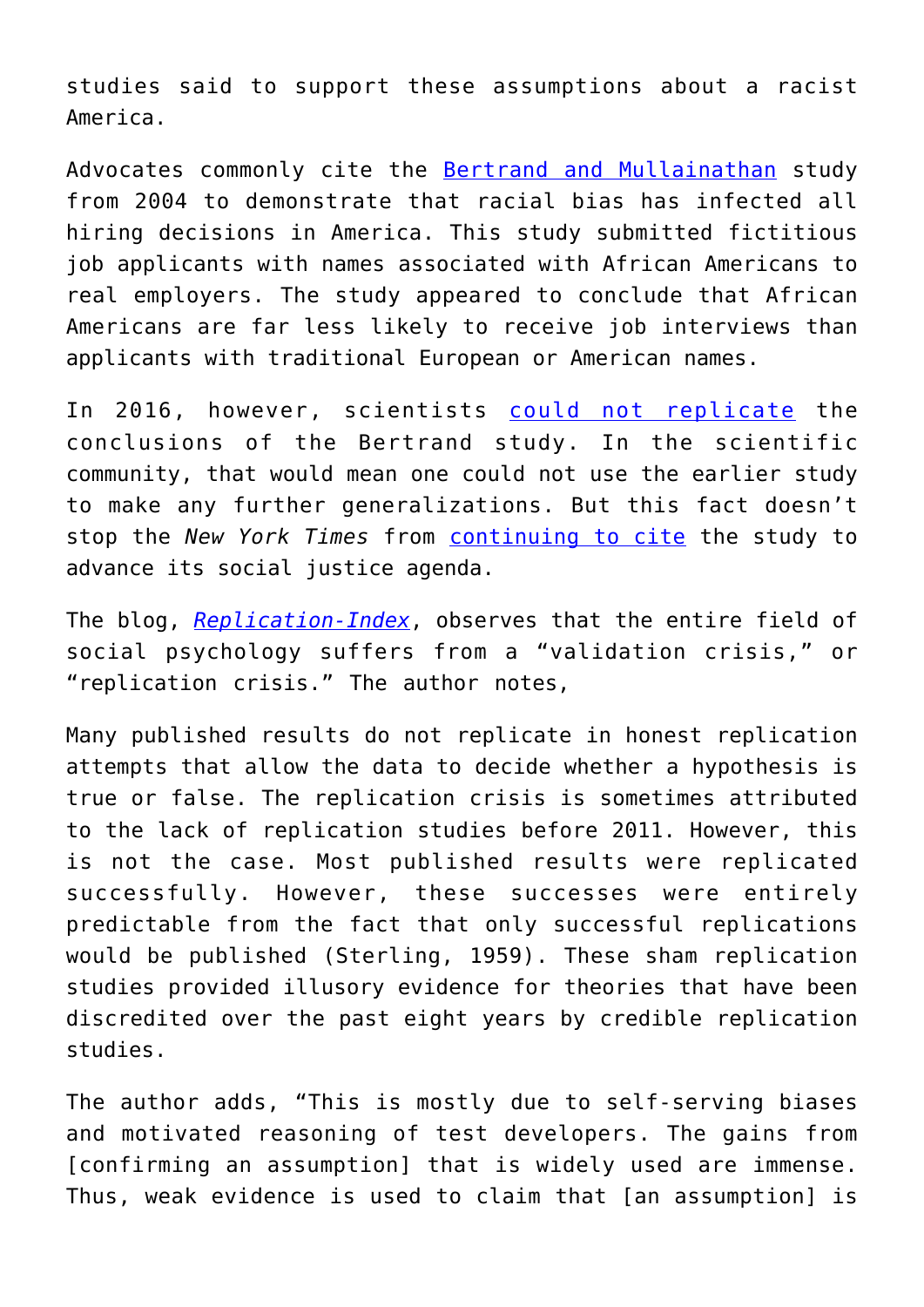valid . . . "

Of course, some research scientists commit outright fraud for the purpose of gaining fame and funding. For example, the Dutch social psychologist Diederick Stapel [admitted](http://blogs.nature.com/news/2011/12/stapel.html) [faking](http://blogs.nature.com/news/2011/12/stapel.html) data to support his discrimination hypothesis. This led to a discovery of massive fraud in [dozens](https://www.nature.com/articles/479015a) of Dutch socialpsychology papers.

In 2018, *Replication-Index* [reviewed](https://replicationindex.com/2018/04/19/implicit-racism-starbucks-and-the-failure-of-experimental-social-psychology/) a roundup of studies that appeared to demonstrate that virtually all Americans have, "Implicit racial bias." Again, the survey confirmed that conclusions of racial bias are virtually impossible to replicate legitimately in subsequent experiments. Nevertheless, the discredited studies remain a staple of woke orthodoxy. They are used to justify the [divisive training](https://disrn.com/news/city-of-seattle-forced-white-employees-to-attend-racial-marxist-re-education-seminars) in which white Americans are told they must be racist when the studies do not confirm this conclusion.

In 2019, *Replication-Index* [exposed](https://replicationindex.com/2019/02/06/the-race-iat-a-case-study-of-the-validity-crisis-in-psychology/) flaws in the Implicit Association Test (IAT), which is used to construct studies that attempt to show that all people suffer from "implicit bias." According to the site, "The IAT is best known as a measure of prejudice, racial bias, or attitudes of White Americans towards African Americans." A review of 21 studies revealed consistent unreliability in the methods and analysis of data.

The *Replication-Index* concluded: "The race IAT is 20 years old. It has been used in hundreds of articles to make empirical claims about prejudice. The confusion between measures and constructs has created a public discourse about implicit racial bias that may occur outside of awareness. However, this discourse is removed from the empirical facts."

It's highly destructive to "teach" Americans to assume that their coworkers and neighbors harbor racial biases. These studies finding "biases" are the product of pandering and